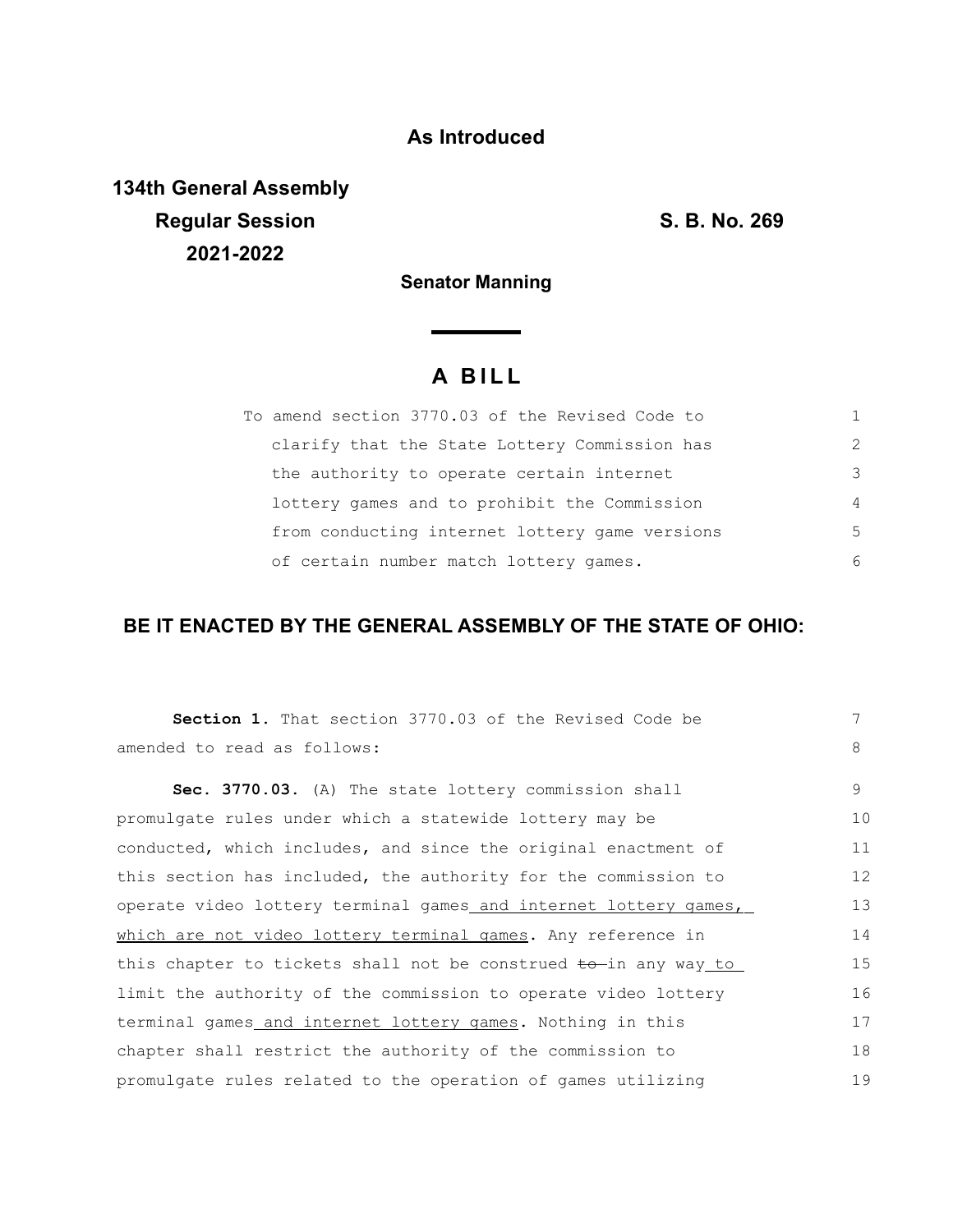video lottery terminals as described in this section 3770.21 of the Revised Code. The rules shall be promulgated pursuant to Chapter 119. of the Revised Code, except that instant game rules shall be promulgated pursuant to section 111.15 of the Revised Code but are not subject to division (D) of that section. Subjects covered in these rules shall include, but need not be limited to, the following: (1) The type of lottery to be conducted; (2) The prices of tickets in the lottery; (3) The number, nature, and value of prize awards, the manner and frequency of prize drawings, and the manner in which prizes shall be awarded to holders of winning tickets. (B) The commission shall promulgate rules, in addition to those described in division (A) of this section, pursuant to Chapter 119. of the Revised Code under which a statewide lottery and statewide joint lottery games may be conducted. Subjects covered in these rules shall include, but not be limited to, the following: (1) The locations at which lottery tickets may be sold and 20 21 22 23 24 25 26 27 28 29 30 31 32 33 34 35 36 37 38

the manner in which they are to be sold. These rules may authorize the sale of lottery tickets by commission personnel or other licensed individuals from traveling show wagons at the state fair, and at any other expositions the director of the commission considers acceptable. These rules shall prohibit commission personnel or other licensed individuals from soliciting from an exposition the right to sell lottery tickets at that exposition, but shall allow commission personnel or other licensed individuals to sell lottery tickets at an exposition if the exposition requests commission personnel or 39 40 41 42 43 44 45 46 47 48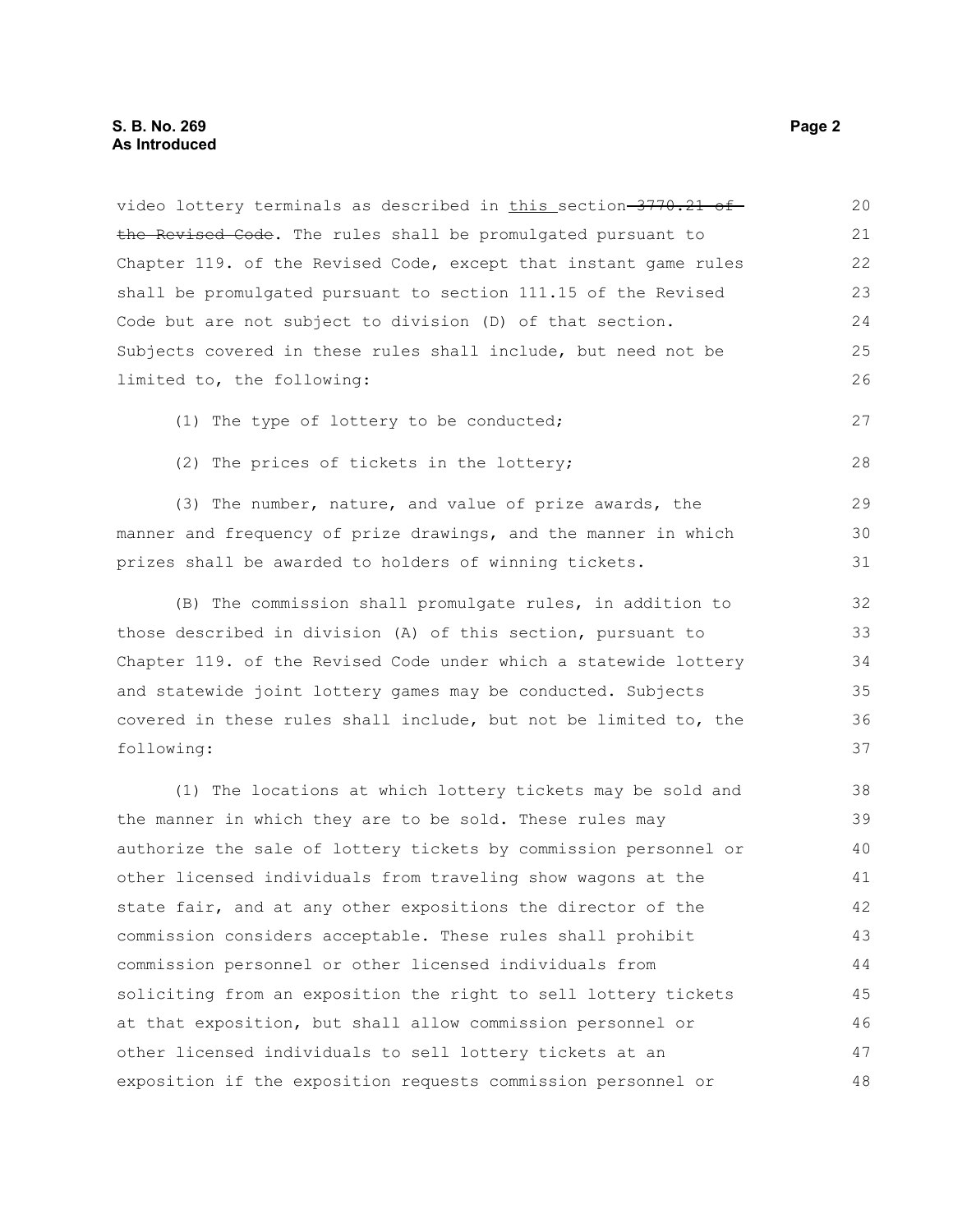#### **S. B. No. 269 Page 3 As Introduced**

licensed individuals to do so. These rules may also address the accessibility of sales agent locations to commission products in accordance with the "Americans with Disabilities Act of 1990," 104 Stat. 327, 42 U.S.C.A. 12101 et seq. 49 50 51 52

(2) The manner in which lottery sales revenues are to be collected, including authorization for the director to impose penalties for failure by lottery sales agents to transfer revenues to the commission in a timely manner; 53 54 55 56

(3) The amount of compensation to be paid to licensed lottery sales agents;

(4) The substantive criteria for the licensing of lottery sales agents consistent with section 3770.05 of the Revised Code, and procedures for revoking or suspending their licenses consistent with Chapter 119. of the Revised Code. If circumstances, such as the nonpayment of funds owed by a lottery sales agent, or other circumstances related to the public safety, convenience, or trust, require immediate action, the director may suspend a license without affording an opportunity for a prior hearing under section 119.07 of the Revised Code. 59 60 61 62 63 64 65 66 67

(5) Special game rules to implement any agreements signed by the governor that the director enters into with other lottery jurisdictions under division (J) of section 3770.02 of the Revised Code to conduct statewide joint lottery games. The rules shall require that the entire net proceeds of those games that remain, after associated operating expenses, prize disbursements, lottery sales agent bonuses, commissions, and reimbursements, and any other expenses necessary to comply with the agreements or the rules are deducted from the gross proceeds of those games, be transferred to the lottery profits education fund under division (B) of section 3770.06 of the Revised Code. 68 69 70 71 72 73 74 75 76 77 78

57 58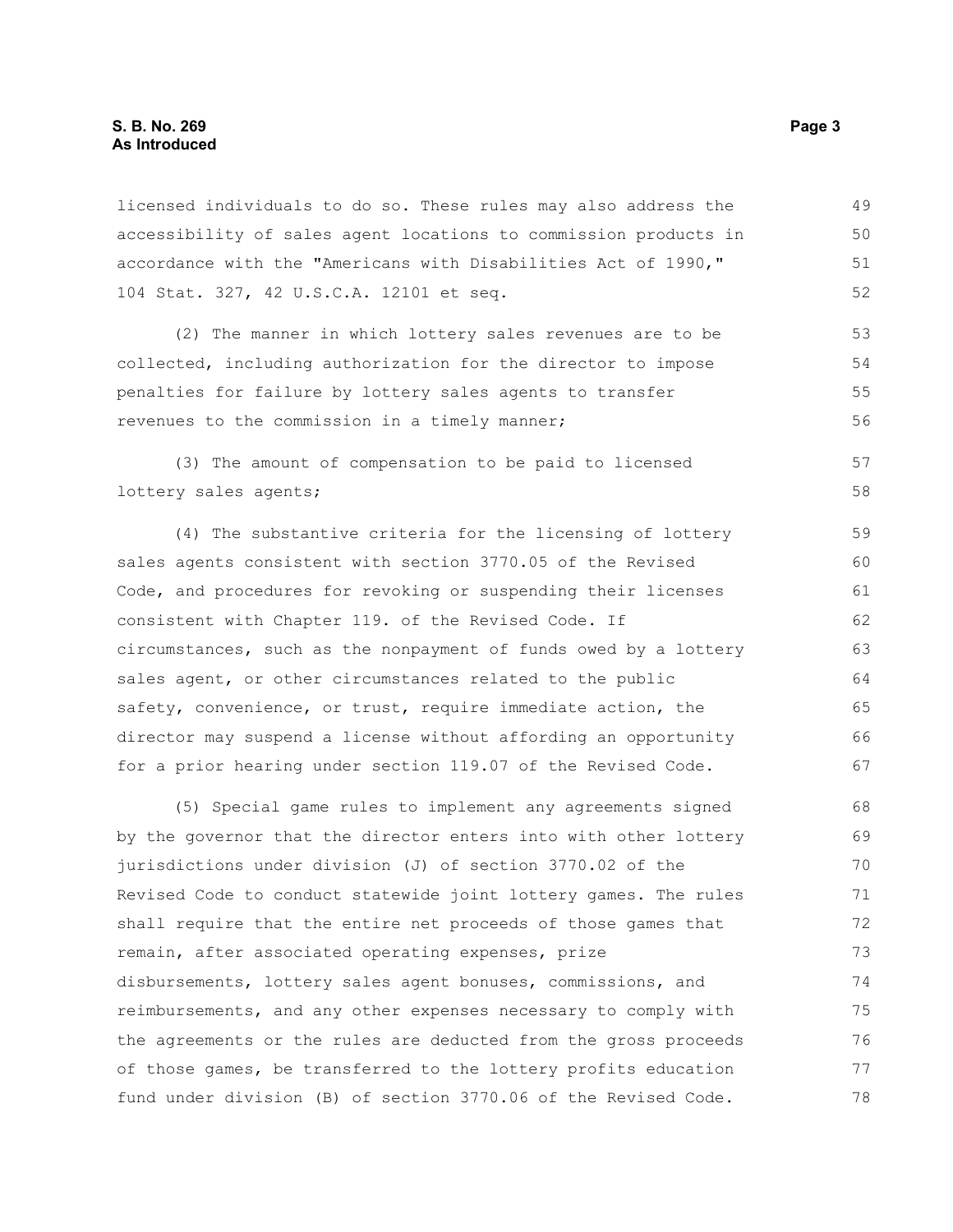### **S. B. No. 269 Page 4 As Introduced**

(6) Any other subjects the commission determines are necessary for the operation of video lottery terminal games, including the establishment of any fees, fines, payment schedules, or the establishment of a voluntary exclusion program. 79 80 81 82 83

(C) Chapter 2915. of the Revised Code does not apply to, affect, or prohibit lotteries conducted pursuant to this chapter.

(D) The commission may promulgate rules, in addition to those described in divisions (A) and (B) of this section, that establish standards governing the display of advertising and celebrity images on lottery tickets and on other items that are used in the conduct of, or to promote, the statewide lottery and statewide joint lottery games. Any revenue derived from the sale of advertising displayed on lottery tickets and on those other items shall be considered, for purposes of section 3770.06 of the Revised Code, to be related proceeds in connection with the statewide lottery or gross proceeds from statewide joint lottery games, as applicable.

(E)(1) The commission shall meet with the director at least once each month and shall convene other meetings at the request of the chairperson or any five of the members. No action taken by the commission shall be binding unless at least five of the members present vote in favor of the action. A written record shall be made of the proceedings of each meeting and shall be transmitted forthwith to the governor, the president of the senate, the senate minority leader, the speaker of the house of representatives, and the house minority leader. 98 99 100 101 102 103 104 105 106

(2) The director shall present to the commission a report each month, showing the total revenues, prize disbursements, and 107 108

84 85 86